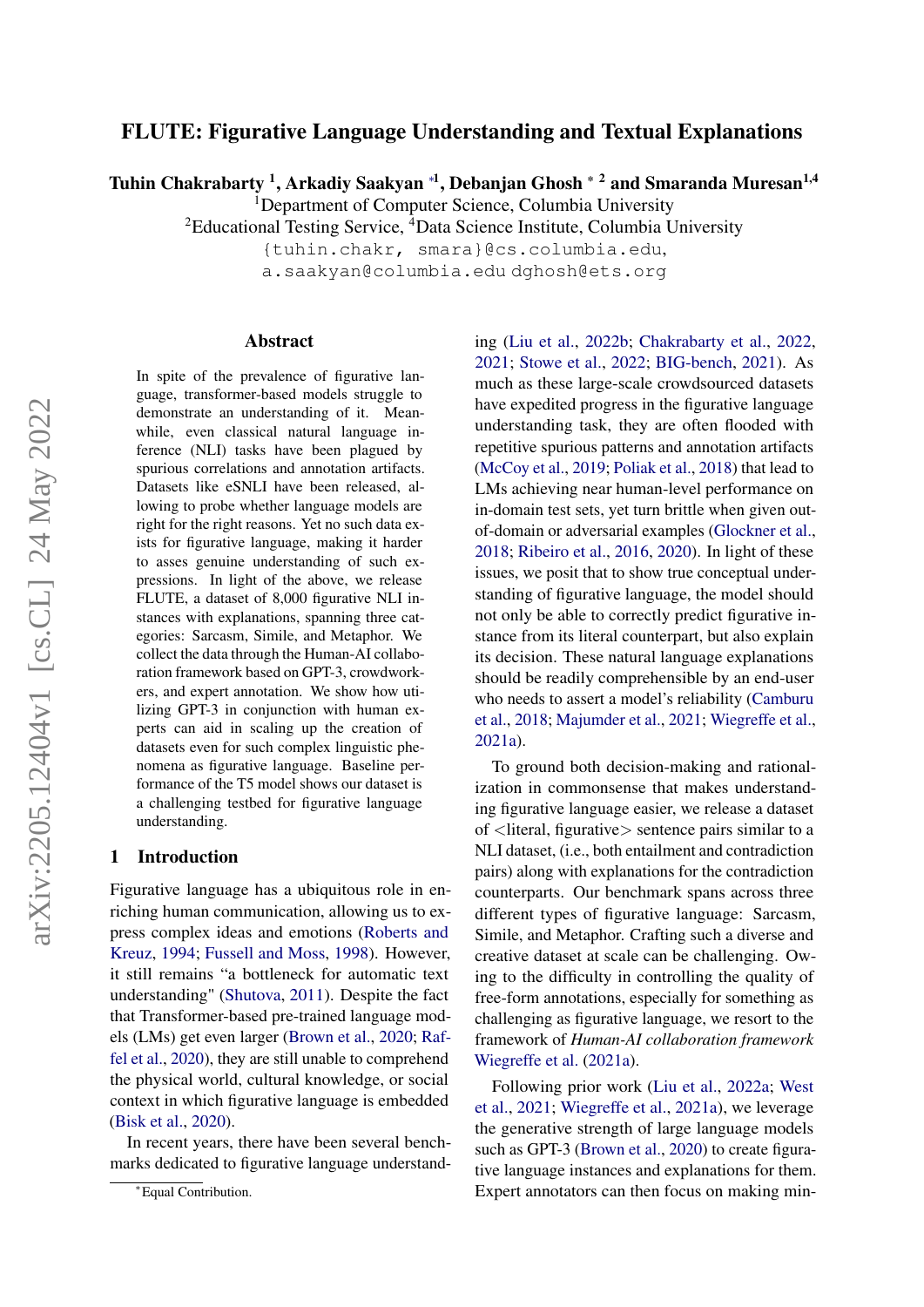<span id="page-1-0"></span>

| <b>Type</b>             | <b>Premise</b>                                                                                                                                 | <b>Hypothesis</b>                                                             | Label        | <b>Explantion</b>                                                                                                                                                                                         |
|-------------------------|------------------------------------------------------------------------------------------------------------------------------------------------|-------------------------------------------------------------------------------|--------------|-----------------------------------------------------------------------------------------------------------------------------------------------------------------------------------------------------------|
| Paraphrase<br>+ Sarcasm | I was <i>disappointed</i> when my<br>son brought home his first F.                                                                             | I was really let down when my<br>son brought home his first<br>failing grade. | E            | <b>NA</b>                                                                                                                                                                                                 |
|                         |                                                                                                                                                | I was just overjoyed when my<br>son brought home his first<br>failing grade.  | C            | A failing grade is not something to be<br>overjoyed of because it means that the<br>son has not been doing well in school.                                                                                |
| <b>Simile</b>           | The queen reclined on a white<br>and gold divan, and all around<br>her stretched a floor made of<br>alternating squares of black<br>and white. | The queen reclined on a white<br>and gold divan, and all around               | E            | <b>NA</b>                                                                                                                                                                                                 |
|                         | The queen reclined on a white<br>and gold divan, and all around<br>her stretched a floor made of a<br>single, uninterrupted sheet of<br>black. | her stretched a floor like a great<br>checkerboard.                           | $\mathsf{C}$ | A checkerboard has a black and white<br>color pattern in a grid formation, while a<br>single sheet of black would be one solid<br>color.                                                                  |
| <b>Metaphor</b>         | He implored her to forgive him<br>but Janet remained <i>indifferent</i><br>to his pleads.                                                      |                                                                               | E            | <b>NA</b>                                                                                                                                                                                                 |
|                         | He pleaded for her forgiveness<br>and Janet smiled.                                                                                            | He pleaded for her forgiveness<br>but Janet was a statue.                     | C            | The contradiction here is that he<br>pleaded for her forgiveness, and if Janet<br>responded by smiling then she cannot<br>be like a statue unresponsive to his<br>pleas, or uninterested in hearing them. |

Figure 1: Example of Figurative text and their respective literal Entailment (E) and Contradiction (C) counterpart, along with Natural Language Explanation (NLE) for the latter.

imal improvements to the suggested instances to maintain the high quality of data. Using this framework, we were able to scale our task to create more than 8K high-quality expertly vetted examples (Section [2\)](#page-2-0). Figure [1](#page-1-0) presents three examples from our dataset. The lighter shaded-box represent *Entailment* relation (represented as "E") whereas the darker shaded-box represent *Contradiction* relation (represented as "C"). For Simile and Metaphor examples, the hypothesis is figurative use whereas we have two premises, one premise (lighter shadedbox) is the literal paraphrase entailing the hypothesis whereas the other premise (darker shaded-box) contradicts the hypothesis. On the contrary, in case of sarcasm, we have a pair of hypothesis. One is the sarcastic example (darker shaded-box) contradicts the premise whereas the other hypothesis (lighter shaded-box) is entailed by the premise. Note, for all the cases, we have explanation only for the contradiction relation (detailed in Section [2.2\)](#page-5-0).

[Camburu et al.](#page-7-11) [\(2018\)](#page-7-11) released the largest data for Natural Language explanations for NLI tasks. Since we do not deal with the *neutral* class we discard data for those instance and train text-to-text models on the rest of the data. Inspired by recent progress in instruction based learning [\(Mishra et al.,](#page-7-14) [2021;](#page-7-14) [Sanh et al.,](#page-8-5) [2021;](#page-8-5) [Wei et al.,](#page-8-6) [2021\)](#page-8-6) we frame our task in form of natural language instruction and

train a T5 [\(Raffel et al.,](#page-7-15) [2019\)](#page-7-15) model that jointly predicts the label and explanation. To evaluate our explanations we rely on an ensemble of automatic evaluation metrics that has been found to correlate better with human judgement i.e., BERTScore [\(Zhang et al.,](#page-8-7) [2019\)](#page-8-7) and BLEURT [\(Sellam et al.,](#page-8-8) [2020b\)](#page-8-8).

To summarize our contributions:

- We release a high-quality dataset for grounded figurative language understanding spanning across Sarcasm, Simile, and Metaphors. To ensure true understanding of figurative language while encouraging interpretability of language models, we release free-form natural language explanations for our data. Our data can be used for several NLP tasks, such as Natural Language Inference (NLI), Text Style Transfer, as well as Figurative Language Interpretation and Detection.
- We highlight the challenges in collecting a dataset for creative NLP tasks and propose methods for scaling up the annotation process without sacrificing quality using *Human-AI Collaboration*. The key insight of our approach is that language models can generate creative, diverse, and high-quality examples through few-shot prompting with minimal hu-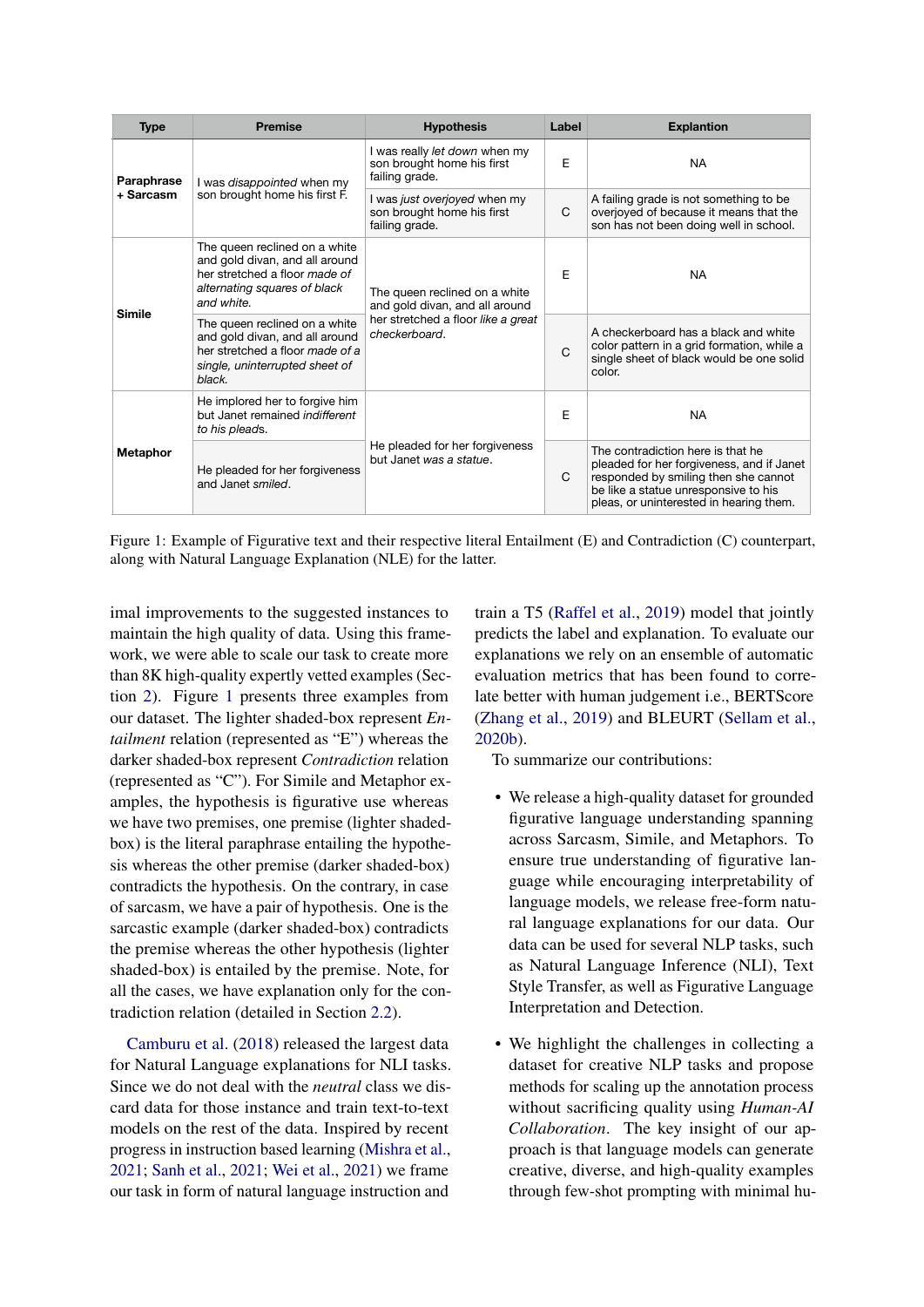man intervention.

• We conduct experiments using state-of-art text-to-text models trained on the largest available NLE dataset. Our results show that model trained on the eSNLI benchmark generalizes poorly on NLI pairs containing Figurative language. Model-predicted explanations often rely on a standard template which does not explain the proposition. We release our data, code, and models  $\cdot$ <sup>[1](#page-2-1)</sup>

#### <span id="page-2-2"></span><span id="page-2-0"></span>2 Data

|            | Entails | Contradicts | Total |
|------------|---------|-------------|-------|
| Paraphrase | 1644    |             | 1644  |
| + Sarcasm  |         | 3356        | 3356  |
| Simile     | 750     | 750         | 1500  |
| Metaphor   | 750     | 750         | 1500  |

Table 1: Dataset statistics showing distribution of Figurative Language across our dataset

Our data for figurative language understanding spans across three different types of figurative language: Sarcasm, Similes, and Metaphors. Table [1](#page-2-2) shows the distribution these types in our data.

#### 2.1 Creating Literal-Figurative Pairs

#### <span id="page-2-5"></span>2.1.1 Sarcasm

In prior work, [Chakrabarty et al.](#page-7-5) [\(2021\)](#page-7-5); [Ghosh](#page-7-16) [et al.](#page-7-16) [\(2020\)](#page-7-16) released datasets of <literal, sarcastic > sentence pairs for RTE task, where human annotators rephrased sarcastic sentences to represent their literal intended meaning. However, the majority of the literal sentences in their data use lexical antonyms ("flattering"  $\rightarrow$  "disgusting") or negations ("is great"  $\rightarrow$  "is not great") to represent the intended meaning. These spurious cues provide an unfair advantage to transformer-based language models that are applied for sarcasm classification – the performance on classifying sarcastic data from literal instances in [Chakrabarty et al.](#page-7-5) [\(2021\)](#page-7-5) is near perfect (95%). Additionally all of their sarcasm data is collected from Twitter, which is noisy, typically short in length, often leaving less room for creativity.

To address these issues and to provide high quality data, we take the opposite approach, i.e., given a literal sentence, we recruit crowd workers to rewrite it sarcastically. Taking inspiration from

prior work [\(Chauhan et al.,](#page-7-17) [2020\)](#page-7-17), which has shown the benefit of jointly modeling emotion and sarcasm, to select our literal sentences we rely on situations from the Empathetic Dialogue dataset [\(Rashkin et al.,](#page-7-18) [2019\)](#page-7-18). Each conversation in the dataset is grounded to a situation, in association with a given emotion label.

Using crowdworkers to write sarcasm, however, proved to be an extremely challenging task. Even with rigorous checks and qualification rounds we failed to recruit crowd workers who were creative and consistent enough to write sarcasm at scale. This led us to decompose our task into two separate subtasks (as shown in Table [2](#page-2-3) and Figure [2\)](#page-3-0). In the first subtask, we generate a paraphrase from the literal text and in the next, we generate a sarcastic rephrasing from the paraphrase.

<span id="page-2-3"></span>

| Literal    | My next door neighbors are always<br>arguing in our shared hallway.                                           |
|------------|---------------------------------------------------------------------------------------------------------------|
| Paraphrase | It's so annoying to have to hear my<br>next door neighbors argue all the<br>time in our shared hallway        |
| Sarcasm    | It's so <b>pleasant</b> to have to hear my<br>next door neighbors argue all the<br>time in our shared hallway |

Table 2: Sarcasm generation through task decomposition i) Literal to Paraphrase generation ii) Paraphrase to Sarcasm generation through minimal edits

i) Paraphrase To paraphrase our literal input we rely on the few-shot learning framework of GPT3 [\(Brown et al.,](#page-7-1) [2020\)](#page-7-1). Because the literal sentences are taken from the Empathetic Dialogue data, they are already labeled with emotion. We include the emotion in the prompt to create sentences that are easier to transform into sarcastic ones by the annotators. In particular, we prompt the model with natural language instruction to generate a paraphrase followed by a few demonstrative examples of <Literal, Emotion, Paraphrase> and then generate new paraphrases for different literal inputs through nucleus sampling.

We select only those literal sentences that are labeled with negative emotion, such as *angry, afraid, embarrassed, disappointed, jealous* etc.[2](#page-2-4) Every generated paraphrase is manually verified by two experts. If the quality of the generated paraphrase is deemed insufficient, the paraphrase is resampled

<span id="page-2-1"></span><sup>1</sup>[https://github.com/tuhinjubcse/](https://github.com/tuhinjubcse/model-in-the-loop-fig-lang) [model-in-the-loop-fig-lang](https://github.com/tuhinjubcse/model-in-the-loop-fig-lang)

<span id="page-2-4"></span> $2$ Although positive emotions can be used to generate sarcasm we leave it for the future work. All prompts and hyperparameters can be found in the Appendix.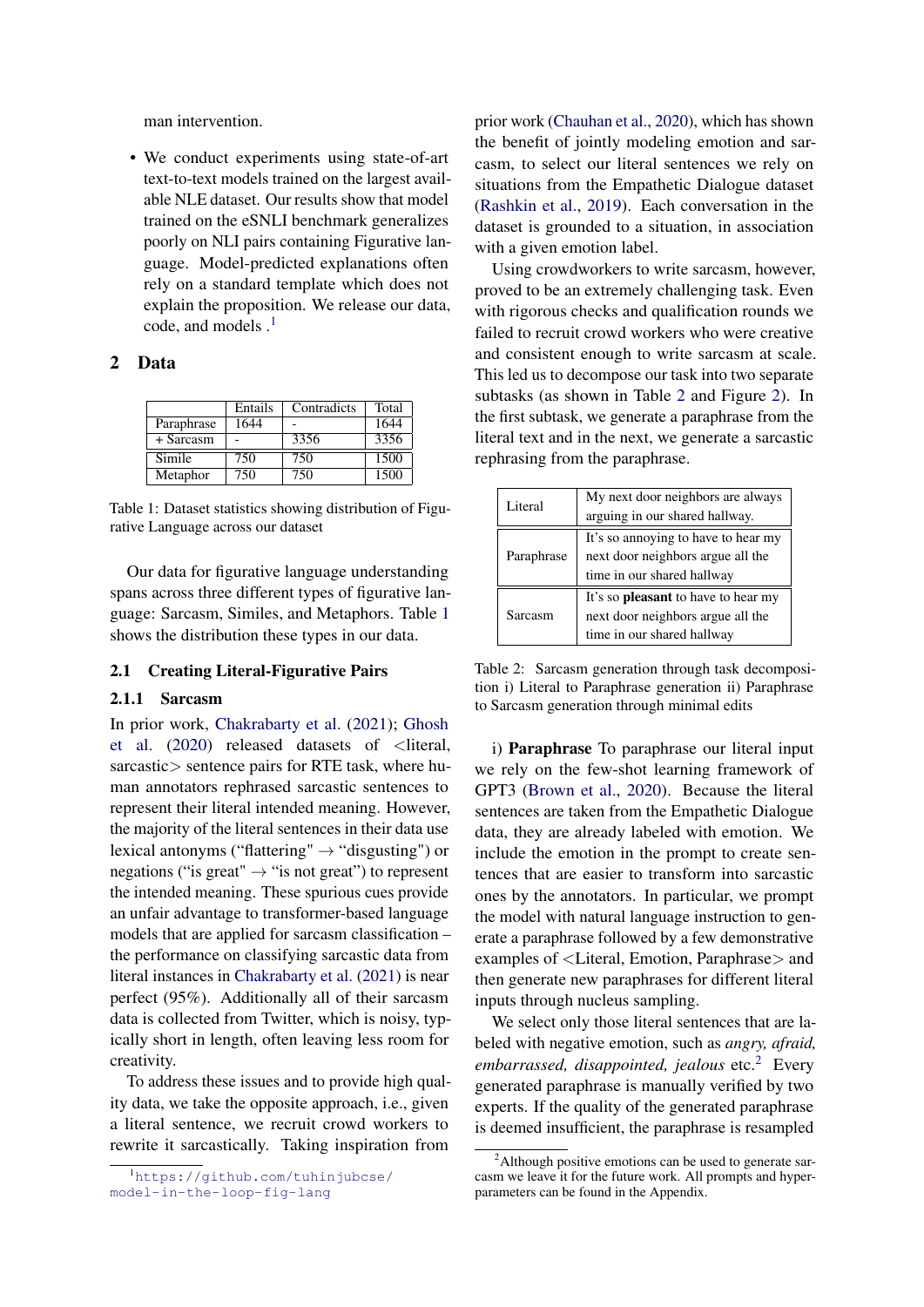<span id="page-3-0"></span>

Figure 2: Human-AI Collaboration to generate sarcastic output from literal input.

from the model. At maximum any individual example undergoes three rounds of sampling, however, 15% of them are already agreed upon on first round of sampling. At the end of this task, starting from 1644 seed literal sentence from the Empathetic Dialogue data we generate 1644 new paraphrases.

ii) Making minimal negations/additions on top of the intermediate paraphrase generated from previous step to transform it into a sarcasm we recruit crowd workers on Amazon Mechanical Turk who are instructed to make minimal edits through negations or additions to the input paraphrase. For instance, an example in Table [2](#page-2-3) shows how simply by introducing a lexical antonym - pleasant - we can generate a sarcastic sentence. To hire high-quality crowdworkers we first conduct a qualification test. 85 workers participate, from which we recruit 29 distinct workers. For every input paraphrase we have two distinct crowdworkers performing the edits. Once the edits are completed, these resulting sarcastic outputs are manually verified by two experts. In 25% of cases, when experts are not satisfied by the sarcasm created by the Turker, they edit it to ensure higher quality.

The final sarcasm dataset consists of 3356 sarcastic sentences contradicted by the 1644 seed literal sentences. We also include 1644 paraphrased sentences entailed by the seed literal sentences.

#### 2.1.2 Simile

The simile portion of our dataset consists of 750 sentences containing similes, along with their corresponding literal sentences (entailment), and contradictory sentences derived from the literal expressions (see Table [3\)](#page-3-1). This results in 1500 NLI instances. To assemble the dataset, we follow the steps (see Figure [3\)](#page-4-0):

i) Paraphrase We base our dataset on the

<span id="page-3-1"></span>

| Simile (H)         | In fact, the assembly hall was now<br>like a steam sauna.         |
|--------------------|-------------------------------------------------------------------|
| Entail $(P)$       | In fact, the assembly hall was now<br>particularly hot and moist. |
| Paraphrase (P1)    | The assembly hall was now<br>hot and moist, more so than usual.   |
| Contradiction (P2) | The assembly hall was now<br>cold and dry, more so than usual.    |

Table 3: Example of simile, literal entailment, paraphrase, literal contradiction. P and H denote premise and hypothesis and P1 and P2 denoting the premises entailed and contradicted by hypothesis respectively.

following previously released simile datasets: [Chakrabarty et al.](#page-7-4) [\(2022\)](#page-7-4) (1), [Chakrabarty et al.](#page-7-5) [\(2021\)](#page-7-5) (2), and [Liu et al.](#page-7-19) [\(2022c\)](#page-7-19) (3). We extract the  $\langle$ simile, literal $>$  pairs from (1) and (2) by simply substituting the simile with its property provided in the data, and apply creative paraphrase on the literal sentence (similar to section [2.1.1\)](#page-2-5) in order to obtain more challenging entailment data. We pass in the property of the simile and prompt the model to preserve it in the paraphrase to ensure semantic consistency for the entailment instance. The authors manually verified 798 paraphrases generated by GPT-3, resulting in 720 <simile, literal entailment> tuples that were deemed satisfactory.

ii) Generating contradictions Once <simile, literal entailment> pairs are selected from (1) and (2), we use GPT-3 to generate contradictions from the paraphrased sentence with respect to the simile's property. The authors manually verified 720 contradictions generated by GPT-3, out of which 642 <simile, literal entailment, literal contradiction> tuples were deemed satisfactory. To complete our dataset to 750 pairs, we selected the most challenging <simile, literal entailment, literal contradic-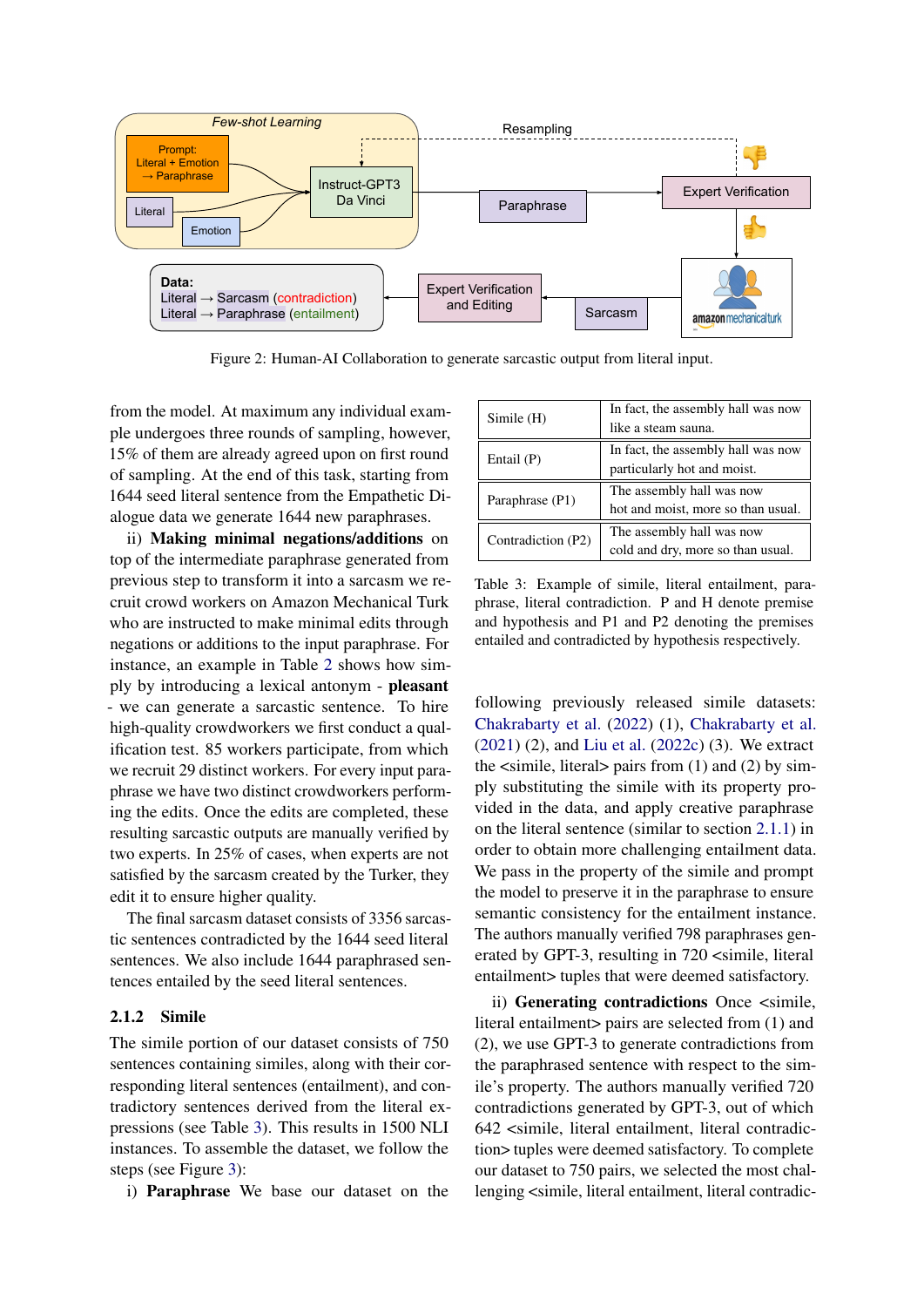<span id="page-4-0"></span>

Figure 3: Human-AI Collaboration to generate a Simile NLI dataset.

tion> instances from (3), defined by low RoBERTa logit of the correct option (see [A.2\)](#page-9-0).

## 2.1.3 Metaphors

The metaphor section of our dataset consists of 750 examples of metaphors with their corresponding (a) literal counterparts (i.e., premises entailment) as well as (b) contradictory counterparts (i.e., premises as contradictions) with the explanations for the contradiction. As a result, this creates a total of 1500 NLI instances balanced between entailment and contradiction. We follow the following steps to create the metaphor dataset.

First, we manually select the metaphors from three different datasets [\(Chakrabarty et al.,](#page-7-5) [2021;](#page-7-5) [BIG-bench,](#page-6-1) [2021;](#page-6-1) [Stowe et al.,](#page-8-2) [2022\)](#page-8-2). Next, to generate literal paraphrases, we prompt the GPT-3 Davinci model to generate paraphrases of the metaphors given a few demonstrative examples of metaphors and their original literal paraphrastic counterparts. We follow the same method to generate contradiction examples but this time we prompt the model with a few examples of metaphors and their original contradiction pairs. Note, although these datasets [\(Chakrabarty et al.,](#page-7-5) [2021;](#page-7-5) [BIG-bench,](#page-6-1) [2021;](#page-6-1) [Stowe et al.,](#page-8-2) [2022\)](#page-8-2) already contain <metaphor,literal entailment> pairs and <metaphor, literal contradiction> pairs we chose

not to use the original entailment/contradiction examples for the following reasons. We observe, for <metaphor,literal entailment> pairs, often, the entailment counterparts to these metaphors are sentences that are almost identical but with minimal modification of the metaphor to its literal paraphrase counterpart. Table [4](#page-4-1) presents a couple of <metaphor, literal entailment> pairs from the available datasets as well as the entailment sentences that are used in this work (generated by GPT-3). Notice, the entailment examples from the original datasets edited only a word or two by using synonyms while the examples generated from GPT-3 have better explanation in the context of the metaphors.

<span id="page-4-1"></span>

| Metaphor                                     | Original Entail-<br>ment                   | GPT-3 Entail-<br>ment                                                                                 |
|----------------------------------------------|--------------------------------------------|-------------------------------------------------------------------------------------------------------|
| The tax cut will<br>uplift the econ-<br>omy. | The tax cut will<br>help the econ-<br>omy. | With all the<br>money we save<br>from tax cuts,<br>the economy<br>will surely be<br>improved.         |
| He pushed aside<br>my objections.            | He put aside my<br>objections.             | When I try to<br>object, he never<br>listens to<br>me<br>and just put<br>aside what I<br>have to say. |

Table 4: Example of Metaphors and entailment (from prior work and generated for this paper.)

Likewise, many literal contradiction examples in prior work [\(Chakrabarty et al.,](#page-7-5) [2021;](#page-7-5) [BIG-bench,](#page-6-1) [2021;](#page-6-1) [Stowe et al.,](#page-8-2) [2022\)](#page-8-2) change a few words in the original metaphor to create the non-entailment version, which are often not very meaningful. On the contrary, in our approach, we always flip the *meaning* of the metaphor to a contradiction generating a meaningful sentence. Table [5](#page-5-1) presents a couple of <metaphor, literal contradiction> pairs from prior works well as the contradiction sentences that are used in this work (generated by GPT-3). Note, both the original contradiction counterparts (column "Original Contradiction") are not meaningful (e.g., "expensive sun shines" and "absorbed the beverages") while the contradictions used in our work (column "GPT-3 Contradiction") are much more meaningful and contradict the exact meaning of the respective metaphors.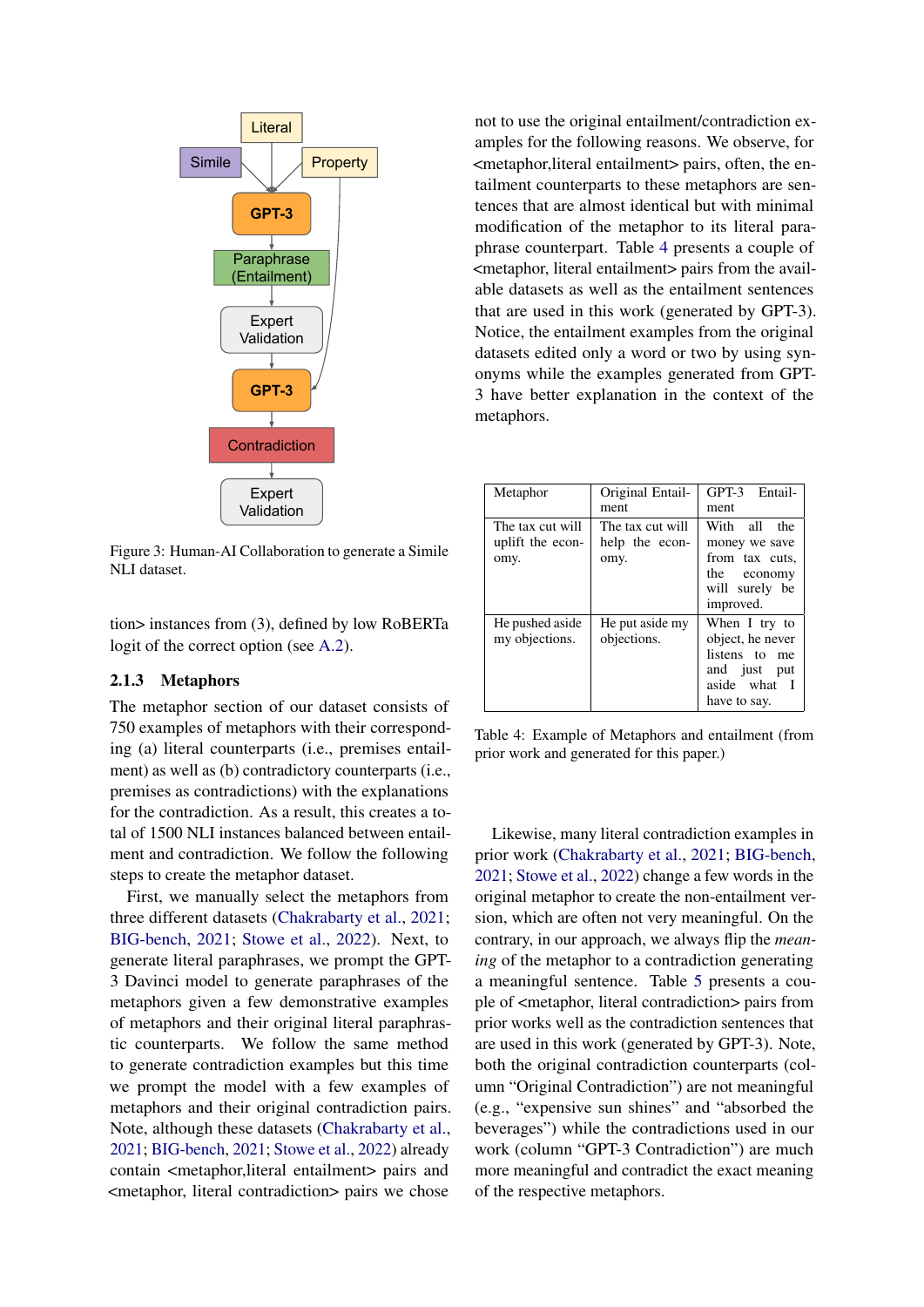<span id="page-5-1"></span>

| Metaphor                                                    | Original Contra-<br>diction                          | GPT-3 Contra-<br>diction                                                        |
|-------------------------------------------------------------|------------------------------------------------------|---------------------------------------------------------------------------------|
| A golden sun<br>shines high in<br>the sky.                  | A very expen-<br>sive sun shines<br>high in the sky. | A sunset is set-<br>ting in the west.                                           |
| He absorbed<br>the knowledge<br>or beliefs of his<br>tribe. | He absorbed the<br>beverages of his<br>tribe         | He<br>utterly<br>decimated his<br>tribe's<br>most<br>held<br>deeply<br>beliefs. |

Table 5: Example of metaphors, contradiction (from original datasets) and examples generated in this paper.

<span id="page-5-2"></span>

| Simile                                      | She's like a bee out of sting.              |
|---------------------------------------------|---------------------------------------------|
| Entailment                                  | She's powerless and weak.                   |
| Contradiction<br>She's powerful and strong. |                                             |
|                                             | If a bee is out of sting, it means it is no |
| Explanation                                 | longer a threat, and is weak, so saying     |
|                                             | she is like a bee out of sting would mean   |
|                                             | she is weak, not powerful and strong.       |

Table 6: Example of literal (contradiction), and figurative (simile) sentences along with their Natural Language Explanation (NLE)

### <span id="page-5-0"></span>2.2 Creating Natural Language Explanations (NLE)

We generate Natural Language Explanations (NLE) only for <figurative, literal contradiction> pairs and not for <figurative, literal entailment> pairs. The primary reason for this is many of the entailment pairs either have the answer contained in the hypothesis or are almost a subset of the premise, prompting human annotators or language models such as GPT-3 to just repeat that as a statement [\(Camburu et al.,](#page-7-11) [2018\)](#page-7-11). For example, in Table [6](#page-5-2) the entailing sentence *She's powerless and weak* for the simile *She's like a bee out of sting* gives away the explanation directly (i.e., out of sting  $\Longrightarrow$ powerless) and the natural language explanation would just reiterate the fact that *A bee out of sting is weak and powerless*. On the contrary, the contradiction sentence *She's powerful and strong.* cannot be drawn directly from the use of the simile *She's like a bee out of sting* unless we are aware of its stinging nature. Thus, we are interested in eliciting reasoning so as to why a sentence pair is contradictory. Our prediction task requires that the model not only should correctly infer the property, but also should explain *why* that property is contradictory.

Our prompts to generate explanations are of the following structure - a tuple of <figurative, literal, explanation> where we manually inserted examples (i.e., empirically set to twelve <figurative, literal, explanation> tuples) of the specific figurative type. Before demonstrating the examples in our few-shot prompt, we provide the model a natural language instruction. For instance, in the case of generating explanation for sarcasm, we use the following prompt: *You will be presented with examples of some sarcastic sentences. Your task is then to write explanations to justify why it is sarcastic*. Likewise, for simile, we use  $\le$ simile, contradiction, explanation> while for metaphor we use <metaphor, contradiction, explanation> tuples as part of a few-shot prompt to generate explanation. The authors manually verified 750 explanations to ensure that they are correct, as well as that they do not simply "learn a template" but explain the essence of the contradiction in reasonable detail (see Table [6\)](#page-5-2). In case of similes, we found that it was only necessary to edit 205 explanations out of 750 for similes, and the edits were not significant, which further demonstrates the potential of using GPT-3 to significantly reduce the necessity of crowd-sourced explanations for NLI instances.

#### 3 Methods and Evaluation

We select 900 random examples from sarcasm, 250 random examples from simile, and 250 random examples from the metaphor portion of our data for the test set.

Prior works in explainability have trained two types of models. *Pipeline* models map an input to a rationale  $(I \rightarrow R)$ , and then a rationale to an output  $(R \rightarrow O)$ . *Joint Self Rationalizing* models map an input to output and rationale  $(I \rightarrow OR)$ . Recently [Wiegreffe et al.](#page-8-9) [\(2021b\)](#page-8-9) has exposed the short-comings of free-text pipelines and empirically shown that joint model rationales are more indicative of labels. Following this, we fine-tune a joint self-rationalizing T5 model on the eSNLI [\(Camburu et al.,](#page-7-11) [2018\)](#page-7-11) dataset, supervised with ground-truth labels and rationales. Taking advantage of the text-to-text format of T5 and the recent success of instruction-based models, we design the following instruction for a given literal premise (P) and a figurative hypothesis (H):

Do the sentences "P" and "H", contradict each other? Please answer between "Yes" or "No". If "Yes", please explain why.

The following instruction is fed to the encoder of T5. The decoder outputs "No." for *Entailment* and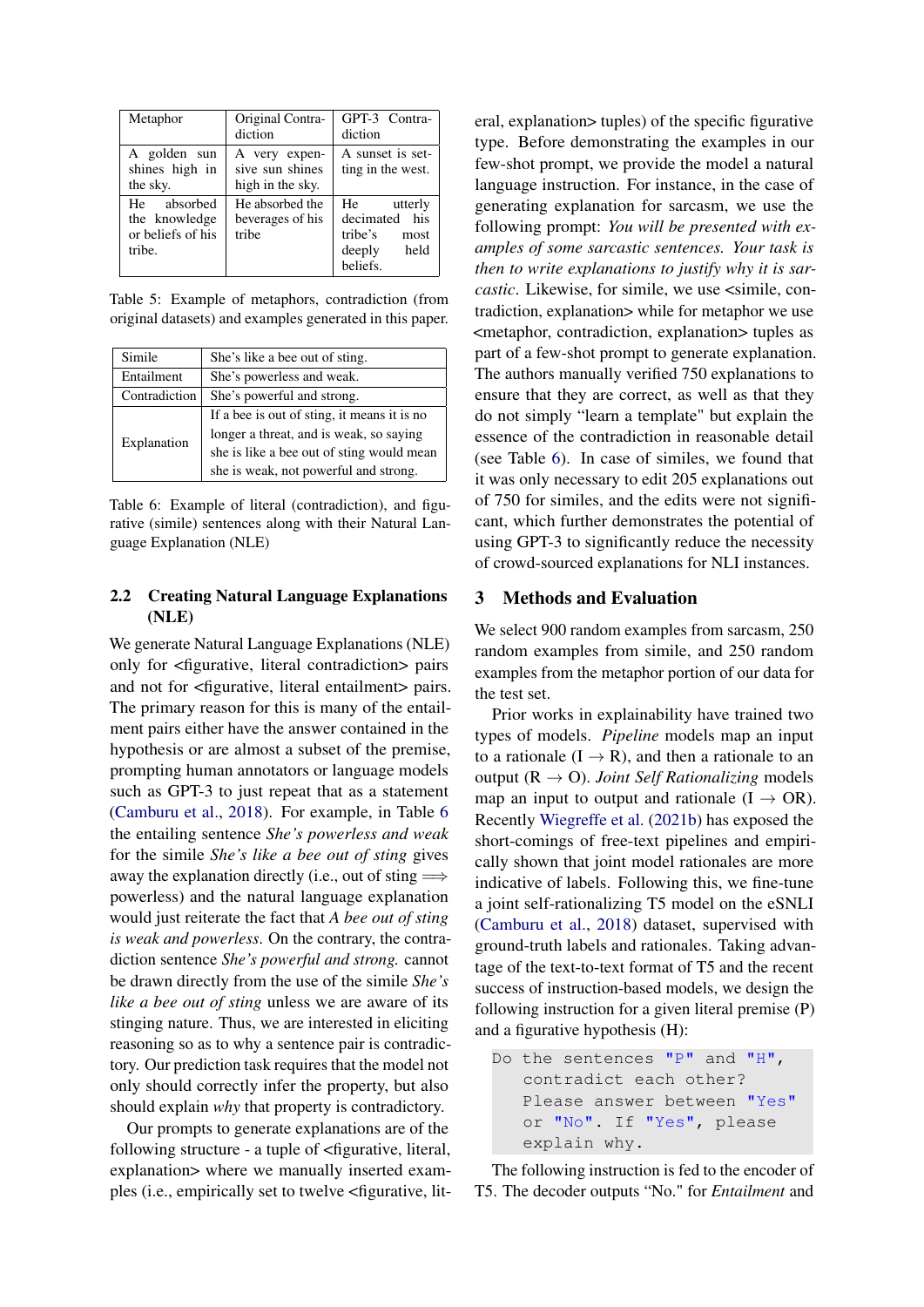"Yes. NLE" for *Contradiction*, where NLE is the natural language explanation. We fine-tune the 3B version of T5 for 1 epoch with a batch size of 1024, and an AdamW Optimizer with a learning rate of 1e − 4. We remove the *Neutral* examples from eSNLI because our test data doesn't have such a class. We take the longest explanation per example in eSNLI since our data only has one reference explanation. This leaves us with 732977 training and 6607 evaluation examples.

To judge the quality of rationale we compute BERTScore [\(Zhang et al.,](#page-8-10) [2020\)](#page-8-10) and BLEURT [\(Sel](#page-8-11)[lam et al.,](#page-8-11) [2020a\)](#page-8-11) between the predicted and gold explanations. We use the average of the two as the *explanation score* (between 0 and 100). We report accuracy at various thresholds of the explanation score. For example, Accuracy@k means the number of correct predictions for both entailment and contradiction classes with the additional prerequisite where the explanation score for correctly predicted contradiction examples is higher than k, divided by the total number of predictions.

<span id="page-6-2"></span>

| Accuracy @<br><b>Explanation Score</b><br>Threshold | Sarcasm | Simile | Metaphor |
|-----------------------------------------------------|---------|--------|----------|
| $0\%$                                               | 81.8    | 59.6   | 76.0     |
| 50%                                                 | 44.1    | 29.2   | 46.0     |
| 60%                                                 | 31.0    | 14.0   | 34.8     |

Table 7: Scores on by figurative language type by varying the thresholds of explanation correctness.

## 4 Results and Discussion

Table [7](#page-6-2) shows accuracy at varying explanation score thresholds. A threshold of 0% does not account for the quality of NLE and is equivalent to simply reporting label accuracy. With an increase in threshold to greater than 50% we see accuracy scores dropping almost by half, showing most explanations generated from the model trained on eSNLI are of poor quality. By increasing the threshold to greater than 60%, the accuracy scores further decrease, demonstrating that models like T5 still struggle generating correct explanations even when the label predictions are correct. Table [8](#page-6-3) presents a few example of model generated explanations. These explanations do not explain the reasoning but rather follow a standard template *if A then not B*.

<span id="page-6-3"></span>

| Literal    | No, his menace was subtle.                       |
|------------|--------------------------------------------------|
| Simile     | No, his menace was like a flashing neon sign.    |
| Gold       | A flashing neon sign is very bright and          |
|            | in-your-face, so it would be hard to miss        |
| $T5_{gen}$ | Subtle implies quiet while flashing means loud.  |
| Literal    | I was completely jobless.                        |
| Metaphor   | I was drowned in work                            |
|            | To be drowned in work means to be.               |
| Gold       | overwhelmed by it, while to be jobless means     |
|            | to have no work at all.                          |
|            | If you are completely jobless, you cannot        |
| $T5_{gen}$ | be drowned in work.                              |
| Literal    | I just got cable and there is seriously nothing  |
|            | on any of these 600 channels                     |
|            | I am so satisfied about the fact that I just got |
| Sarcasm    | cable and there is nothing on any of these       |
|            | 600 channels                                     |
| Gold       | The purpose of getting cable is to have access   |
|            | to a variety of channels, so if there is nothing |
|            | on any of them, that defeats the purpose and     |
|            | one cannot be satisfied over it.                 |
|            | If there is seriously nothing on 600 channels,   |
| $T5_{gen}$ | it would be difficult to be satisfied about it.  |

Table 8: Examples of model generated  $(T5_{gen})$  explanations vs. gold explanations from our dataset

## 5 Conclusion

We release a high-quality dataset for grounded figurative language understanding spanning across Sarcasm, Similes, and Metaphors collected via the Human-AI collaboration framework. To ensure true understanding of figurative language while encouraging interpretability of language models, our data also contains free-form natural language explanations. Upon conducting baseline experiments with state-of-the-art NLE benchmark models (i.e., models trained on the eSNLI datasets), we notice the models perform poorly. This shows that research on explanation generation for figurative language may be a fruitful future direction, and our dataset will be a challenging testbed for experimentation.

## References

- <span id="page-6-1"></span>BIG-bench. 2021. [Big-bench collaboration. beyond](https://github.com/google/BIG-bench/) [the imitation game: Measuring and extrapolating the](https://github.com/google/BIG-bench/) [capabilities of language models.](https://github.com/google/BIG-bench/) In *In preparation*.
- <span id="page-6-0"></span>Yonatan Bisk, Ari Holtzman, Jesse Thomason, Jacob Andreas, Yoshua Bengio, Joyce Chai, Mirella Lapata, Angeliki Lazaridou, Jonathan May, Aleksandr Nisnevich, Nicolas Pinto, and Joseph Turian. 2020.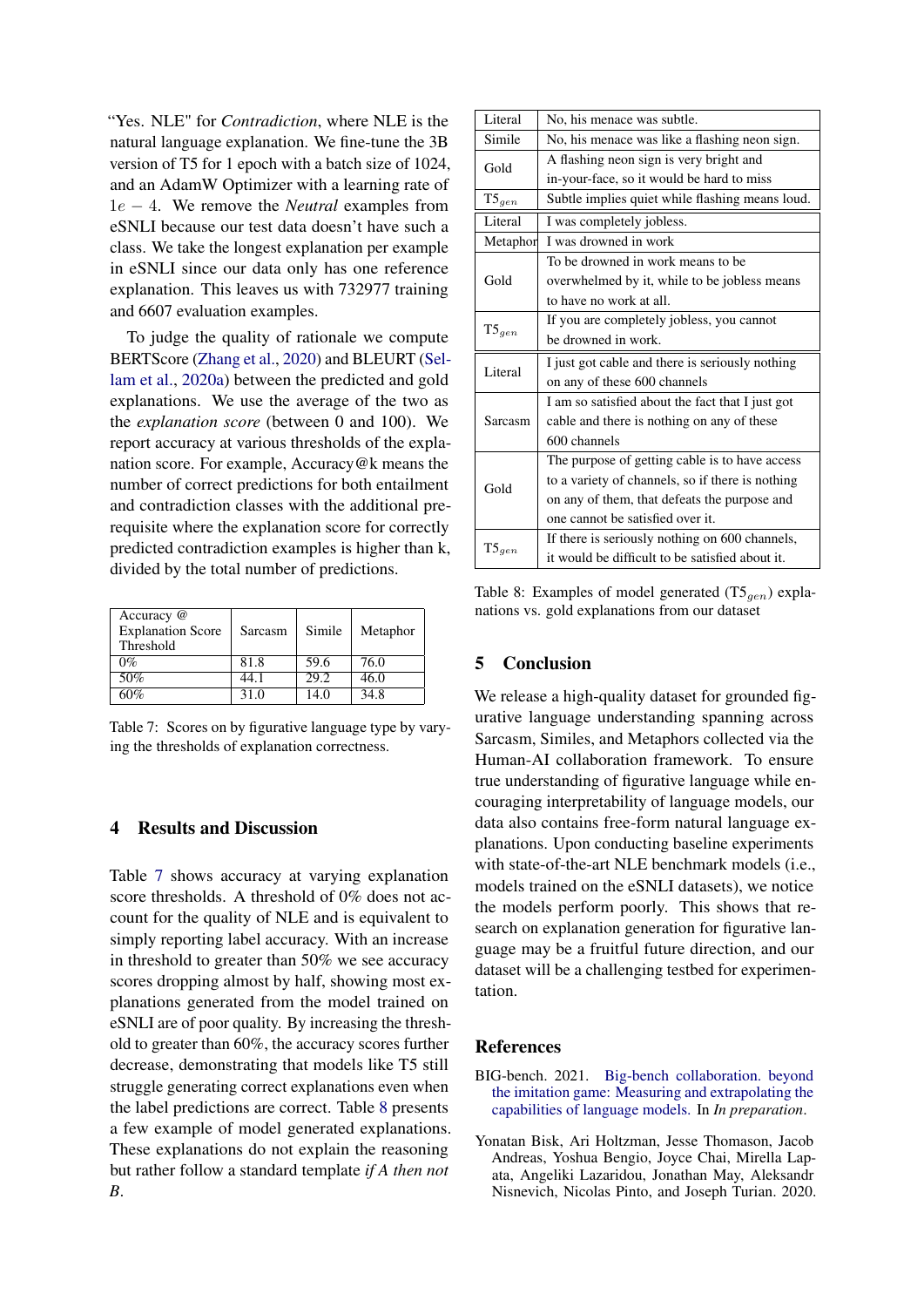[Experience grounds language.](https://doi.org/10.18653/v1/2020.emnlp-main.703) In *Proceedings of the 2020 Conference on Empirical Methods in Natural Language Processing (EMNLP)*, pages 8718–8735, Online. Association for Computational Linguistics.

- <span id="page-7-1"></span>Tom Brown, Benjamin Mann, Nick Ryder, Melanie Subbiah, Jared D Kaplan, Prafulla Dhariwal, Arvind Neelakantan, Pranav Shyam, Girish Sastry, Amanda Askell, et al. 2020. Language models are few-shot learners. *Advances in neural information processing systems*, 33:1877–1901.
- <span id="page-7-11"></span>Oana-Maria Camburu, Tim Rocktäschel, Thomas Lukasiewicz, and Phil Blunsom. 2018. [e-snli: Nat](https://proceedings.neurips.cc/paper/2018/file/4c7a167bb329bd92580a99ce422d6fa6-Paper.pdf)[ural language inference with natural language expla](https://proceedings.neurips.cc/paper/2018/file/4c7a167bb329bd92580a99ce422d6fa6-Paper.pdf)[nations.](https://proceedings.neurips.cc/paper/2018/file/4c7a167bb329bd92580a99ce422d6fa6-Paper.pdf) In *Advances in Neural Information Processing Systems*, volume 31. Curran Associates, Inc.
- <span id="page-7-4"></span>Tuhin Chakrabarty, Yejin Choi, and Vered Shwartz. 2022. [It's not Rocket Science: Interpreting Figu](https://doi.org/10.1162/tacl_a_00478)[rative Language in Narratives.](https://doi.org/10.1162/tacl_a_00478) *Transactions of the Association for Computational Linguistics*, 10:589– 606.
- <span id="page-7-5"></span>Tuhin Chakrabarty, Debanjan Ghosh, Adam Poliak, and Smaranda Muresan. 2021. [Figurative language](https://doi.org/10.18653/v1/2021.findings-acl.297) [in recognizing textual entailment.](https://doi.org/10.18653/v1/2021.findings-acl.297) In *Findings of the Association for Computational Linguistics: ACL-IJCNLP 2021*, pages 3354–3361, Online. Association for Computational Linguistics.
- <span id="page-7-17"></span>Dushyant Singh Chauhan, Dhanush S R, Asif Ekbal, and Pushpak Bhattacharyya. 2020. [Sentiment and](https://doi.org/10.18653/v1/2020.acl-main.401) [emotion help sarcasm? a multi-task learning frame](https://doi.org/10.18653/v1/2020.acl-main.401)[work for multi-modal sarcasm, sentiment and emo](https://doi.org/10.18653/v1/2020.acl-main.401)[tion analysis.](https://doi.org/10.18653/v1/2020.acl-main.401) In *Proceedings of the 58th Annual Meeting of the Association for Computational Linguistics*, pages 4351–4360, Online. Association for Computational Linguistics.
- <span id="page-7-0"></span>Susan R Fussell and Mallie M Moss. 1998. Figurative language in emotional communication. *Social and cognitive approaches to interpersonal communication*, pages 113–141.
- <span id="page-7-16"></span>Debanjan Ghosh, Elena Musi, and Smaranda Muresan. 2020. [Interpreting verbal irony: Linguistic strate](https://aclanthology.org/2020.scil-1.10)[gies and the connection to theType of semantic in](https://aclanthology.org/2020.scil-1.10)[congruity.](https://aclanthology.org/2020.scil-1.10) In *Proceedings of the Society for Computation in Linguistics 2020*, pages 82–93, New York, New York. Association for Computational Linguistics.
- <span id="page-7-8"></span>Max Glockner, Vered Shwartz, and Yoav Goldberg. 2018. [Breaking NLI systems with sentences that re](https://doi.org/10.18653/v1/P18-2103)[quire simple lexical inferences.](https://doi.org/10.18653/v1/P18-2103) In *Proceedings of the 56th Annual Meeting of the Association for Computational Linguistics (Volume 2: Short Papers)*, pages 650–655, Melbourne, Australia. Association for Computational Linguistics.
- <span id="page-7-13"></span>Alisa Liu, Swabha Swayamdipta, Noah A Smith, and Yejin Choi. 2022a. Wanli: Worker and ai collaboration for natural language inference dataset creation. *arXiv preprint arXiv:2201.05955*.
- <span id="page-7-3"></span>Emmy Liu, Chen Cui, Kenneth Zheng, and Graham Neubig. 2022b. Testing the ability of language models to interpret figurative language. In *NAACL 2021*.
- <span id="page-7-19"></span>Emmy Liu, Chen Cui, Kenneth Zheng, and Graham Neubig. 2022c. [Testing the ability of language mod](https://doi.org/10.48550/ARXIV.2204.12632)[els to interpret figurative language.](https://doi.org/10.48550/ARXIV.2204.12632)
- <span id="page-7-12"></span>Bodhisattwa Prasad Majumder, Oana-Maria Camburu, Thomas Lukasiewicz, and Julian McAuley. 2021. Rationale-inspired natural language explanations with commonsense. *arXiv preprint arXiv:2106.13876*.
- <span id="page-7-6"></span>Tom McCoy, Ellie Pavlick, and Tal Linzen. 2019. [Right for the wrong reasons: Diagnosing syntactic](https://doi.org/10.18653/v1/P19-1334) [heuristics in natural language inference.](https://doi.org/10.18653/v1/P19-1334) In *Proceedings of the 57th Annual Meeting of the Association for Computational Linguistics*, pages 3428–3448, Florence, Italy. Association for Computational Linguistics.
- <span id="page-7-14"></span>Swaroop Mishra, Daniel Khashabi, Chitta Baral, and Hannaneh Hajishirzi. 2021. Cross-task generalization via natural language crowdsourcing instructions. *arXiv preprint arXiv:2104.08773*.
- <span id="page-7-7"></span>Adam Poliak, Jason Naradowsky, Aparajita Haldar, Rachel Rudinger, and Benjamin Van Durme. 2018. Hypothesis only baselines in natural language inference. *arXiv preprint arXiv:1805.01042*.
- <span id="page-7-15"></span>Colin Raffel, Noam Shazeer, Adam Roberts, Katherine Lee, Sharan Narang, Michael Matena, Yanqi Zhou, Wei Li, and Peter J Liu. 2019. Exploring the limits of transfer learning with a unified text-to-text transformer. *arXiv preprint arXiv:1910.10683*.
- <span id="page-7-2"></span>Colin Raffel, Noam Shazeer, Adam Roberts, Katherine Lee, Sharan Narang, Michael Matena, Yanqi Zhou, Wei Li, and Peter J Liu. 2020. Exploring the limits of transfer learning with a unified text-to-text transformer. *Journal of Machine Learning Research*, 21:1–67.
- <span id="page-7-18"></span>Hannah Rashkin, Eric Michael Smith, Margaret Li, and Y-Lan Boureau. 2019. [Towards empathetic open](https://doi.org/10.18653/v1/P19-1534)[domain conversation models: A new benchmark and](https://doi.org/10.18653/v1/P19-1534) [dataset.](https://doi.org/10.18653/v1/P19-1534) In *Proceedings of the 57th Annual Meeting of the Association for Computational Linguistics*, pages 5370–5381, Florence, Italy. Association for Computational Linguistics.
- <span id="page-7-9"></span>Marco Tulio Ribeiro, Sameer Singh, and Carlos Guestrin. 2016. " why should i trust you?" explaining the predictions of any classifier. In *Proceedings of the 22nd ACM SIGKDD international conference on knowledge discovery and data mining*, pages 1135–1144.
- <span id="page-7-10"></span>Marco Tulio Ribeiro, Tongshuang Wu, Carlos Guestrin, and Sameer Singh. 2020. [Beyond accuracy: Be](https://doi.org/10.18653/v1/2020.acl-main.442)[havioral testing of NLP models with CheckList.](https://doi.org/10.18653/v1/2020.acl-main.442) In *Proceedings of the 58th Annual Meeting of the Association for Computational Linguistics*, pages 4902– 4912, Online. Association for Computational Linguistics.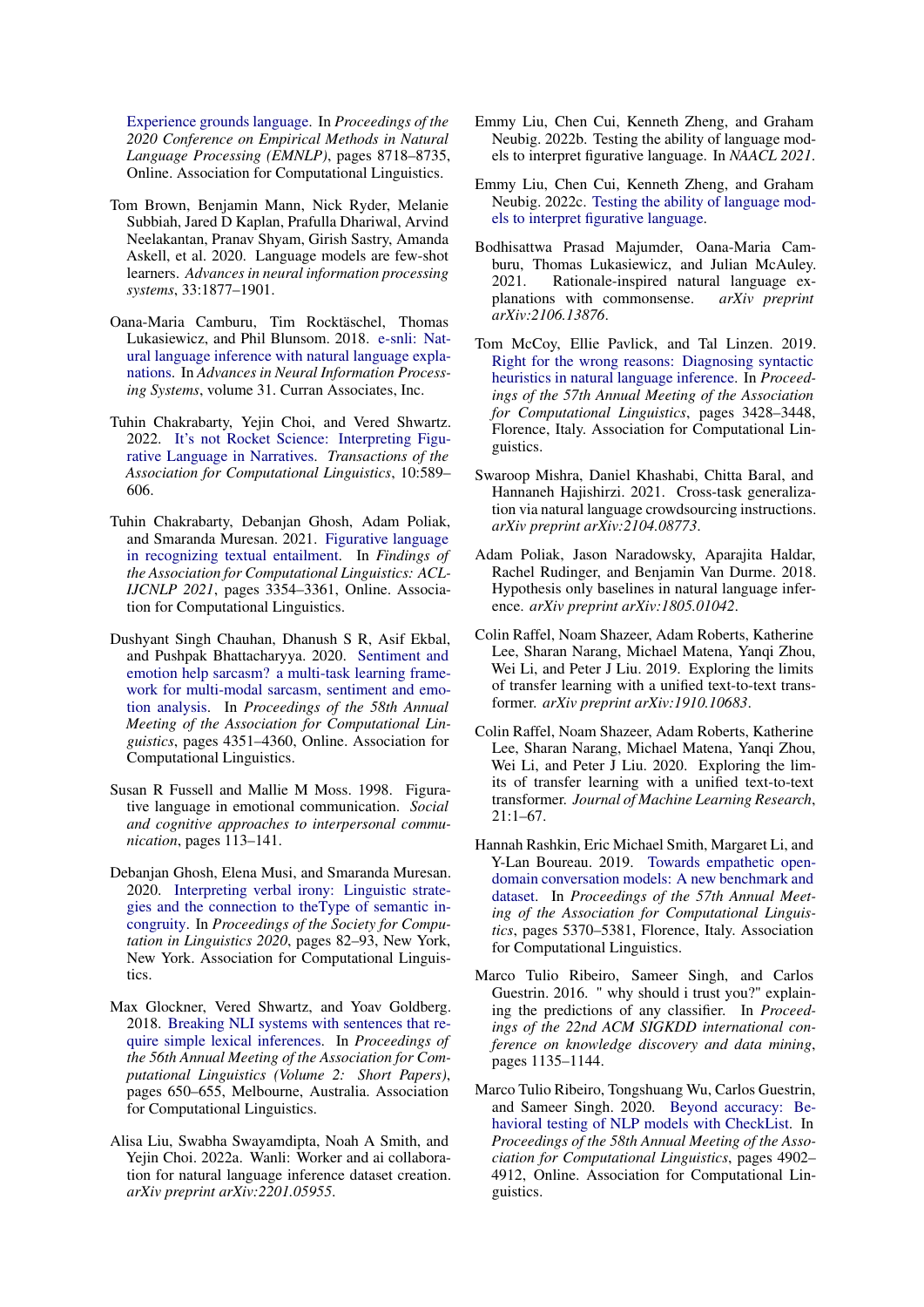- <span id="page-8-0"></span>Richard M Roberts and Roger J Kreuz. 1994. Why do people use figurative language? *Psychological science*, 5(3):159–163.
- <span id="page-8-5"></span>Victor Sanh, Albert Webson, Colin Raffel, Stephen H. Bach, Lintang Sutawika, Zaid Alyafeai, Antoine Chaffin, Arnaud Stiegler, Teven Le Scao, Arun Raja, Manan Dey, M Saiful Bari, Canwen Xu, Urmish Thakker, Shanya Sharma Sharma, Eliza Szczechla, Taewoon Kim, Gunjan Chhablani, Nihal Nayak, Debajyoti Datta, Jonathan Chang, Mike Tian-Jian Jiang, Han Wang, Matteo Manica, Sheng Shen, Zheng Xin Yong, Harshit Pandey, Rachel Bawden, Thomas Wang, Trishala Neeraj, Jos Rozen, Abheesht Sharma, Andrea Santilli, Thibault Fevry, Jason Alan Fries, Ryan Teehan, Stella Biderman, Leo Gao, Tali Bers, Thomas Wolf, and Alexander M. Rush. 2021. Multitask prompted training enables zero-shot task generalization. *arXiv*.
- <span id="page-8-11"></span>Thibault Sellam, Dipanjan Das, and Ankur Parikh. 2020a. [BLEURT: Learning robust metrics for text](https://doi.org/10.18653/v1/2020.acl-main.704) [generation.](https://doi.org/10.18653/v1/2020.acl-main.704) In *Proceedings of the 58th Annual Meeting of the Association for Computational Linguistics*, pages 7881–7892, Online. Association for Computational Linguistics.
- <span id="page-8-8"></span>Thibault Sellam, Dipanjan Das, and Ankur P Parikh. 2020b. Bleurt: Learning robust metrics for text generation. In *Proceedings of ACL*.
- <span id="page-8-1"></span>Ekaterina V Shutova. 2011. Computational approaches to figurative language. Technical report, University of Cambridge, Computer Laboratory.
- <span id="page-8-2"></span>Kevin Stowe, Prasetya Utama, and Iryna Gurevych. 2022. [IMPLI: Investigating NLI models' perfor](https://aclanthology.org/2022.acl-long.369)[mance on figurative language.](https://aclanthology.org/2022.acl-long.369) In *Proceedings of the 60th Annual Meeting of the Association for Computational Linguistics (Volume 1: Long Papers)*, pages 5375–5388, Dublin, Ireland. Association for Computational Linguistics.
- <span id="page-8-6"></span>Jason Wei, Maarten Bosma, Vincent Y. Zhao, Kelvin Guu, Adams Wei Yu, Brian Lester, Nan Du, Andrew M. Dai, and Quoc V. Le. 2021. Finetuned language models are zero-shot learners. *arXiv*.
- <span id="page-8-4"></span>Peter West, Chandra Bhagavatula, Jack Hessel, Jena D Hwang, Liwei Jiang, Ronan Le Bras, Ximing Lu, Sean Welleck, and Yejin Choi. 2021. Symbolic knowledge distillation: from general language models to commonsense models. *arXiv preprint arXiv:2110.07178*.
- <span id="page-8-3"></span>Sarah Wiegreffe, Jack Hessel, Swabha Swayamdipta, Mark Riedl, and Yejin Choi. 2021a. Reframing human-ai collaboration for generating free-text explanations. *arXiv preprint arXiv:2112.08674*.
- <span id="page-8-9"></span>Sarah Wiegreffe, Ana Marasović, and Noah A. Smith. 2021b. [Measuring association between labels and](https://doi.org/10.18653/v1/2021.emnlp-main.804) [free-text rationales.](https://doi.org/10.18653/v1/2021.emnlp-main.804) In *Proceedings of the 2021 Conference on Empirical Methods in Natural Language Processing*, pages 10266–10284, Online and Punta

Cana, Dominican Republic. Association for Computational Linguistics.

- <span id="page-8-7"></span>Tianyi Zhang, Varsha Kishore, Felix Wu, Kilian Q Weinberger, and Yoav Artzi. 2019. Bertscore: Evaluating text generation with bert. *arXiv preprint arXiv:1904.09675*.
- <span id="page-8-10"></span>Tianyi Zhang, Varsha Kishore, Felix Wu, Kilian Q. Weinberger, and Yoav Artzi. 2020. [Bertscore: Eval](https://openreview.net/forum?id=SkeHuCVFDr)[uating text generation with bert.](https://openreview.net/forum?id=SkeHuCVFDr) In *International Conference on Learning Representations*.